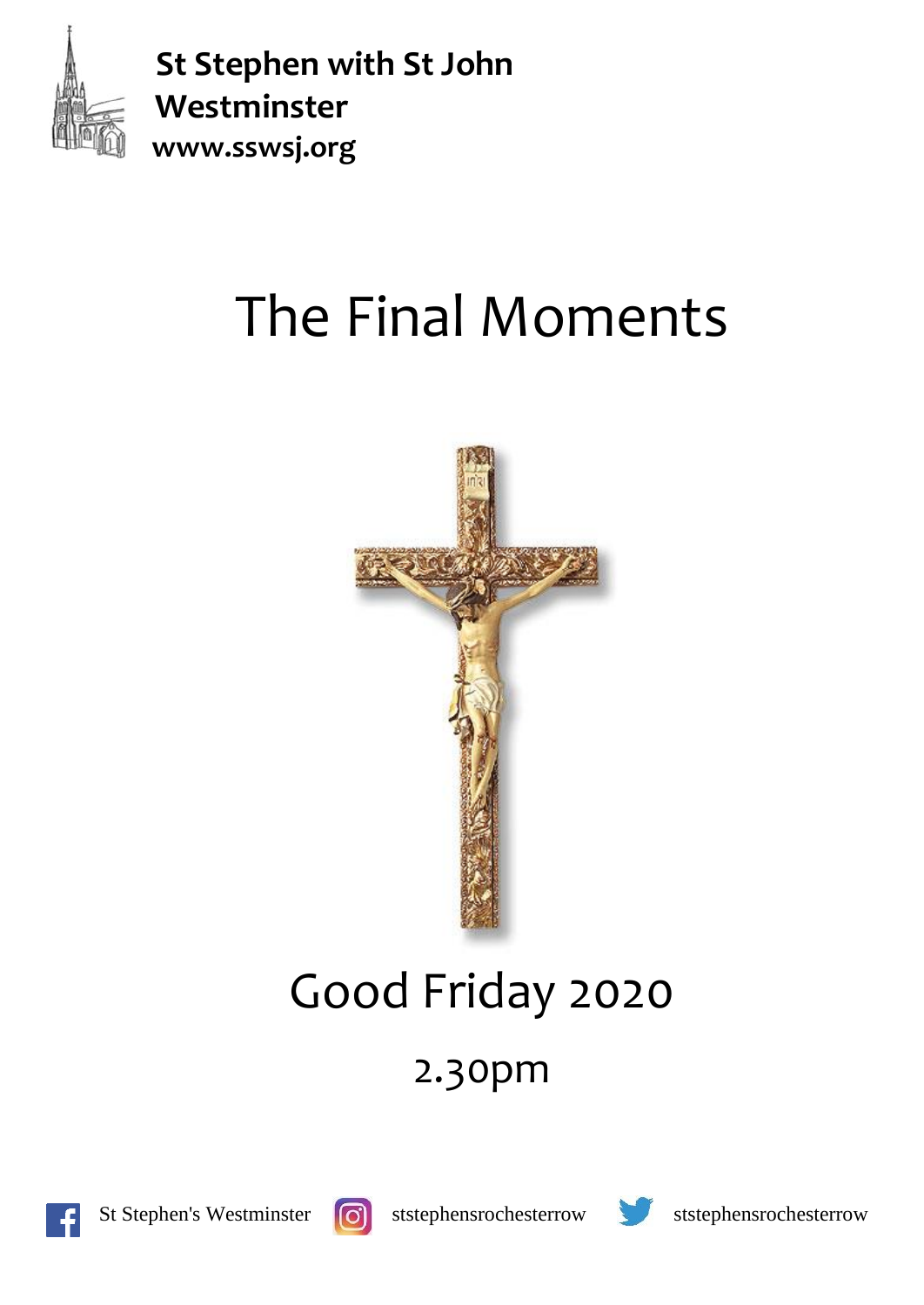*God showed his love for us in that while we were sinners Christ died for us.*

*The liturgy of Good Friday is not a memorial service for the dead Jesus. Rather it is a way for the believer to enter more deeply into the mystery of the finished work of Christ, his death and resurrection, and to be faced more clearly and realistically with the challenge of the crucified Lord in the world today.* 

*By participating in the service, and by receiving Holy Communion, we begin to share in the power of the Cross-Event and see it as the expression of God's pardon and love.*

*Together with the whole Church, we are drawn into the movement of Christ's own self-offering to the Father, that full, perfect and sufficient sacrifice, oblation and satisfaction for the sins of the whole world made once for all by Jesus' death on the cross.*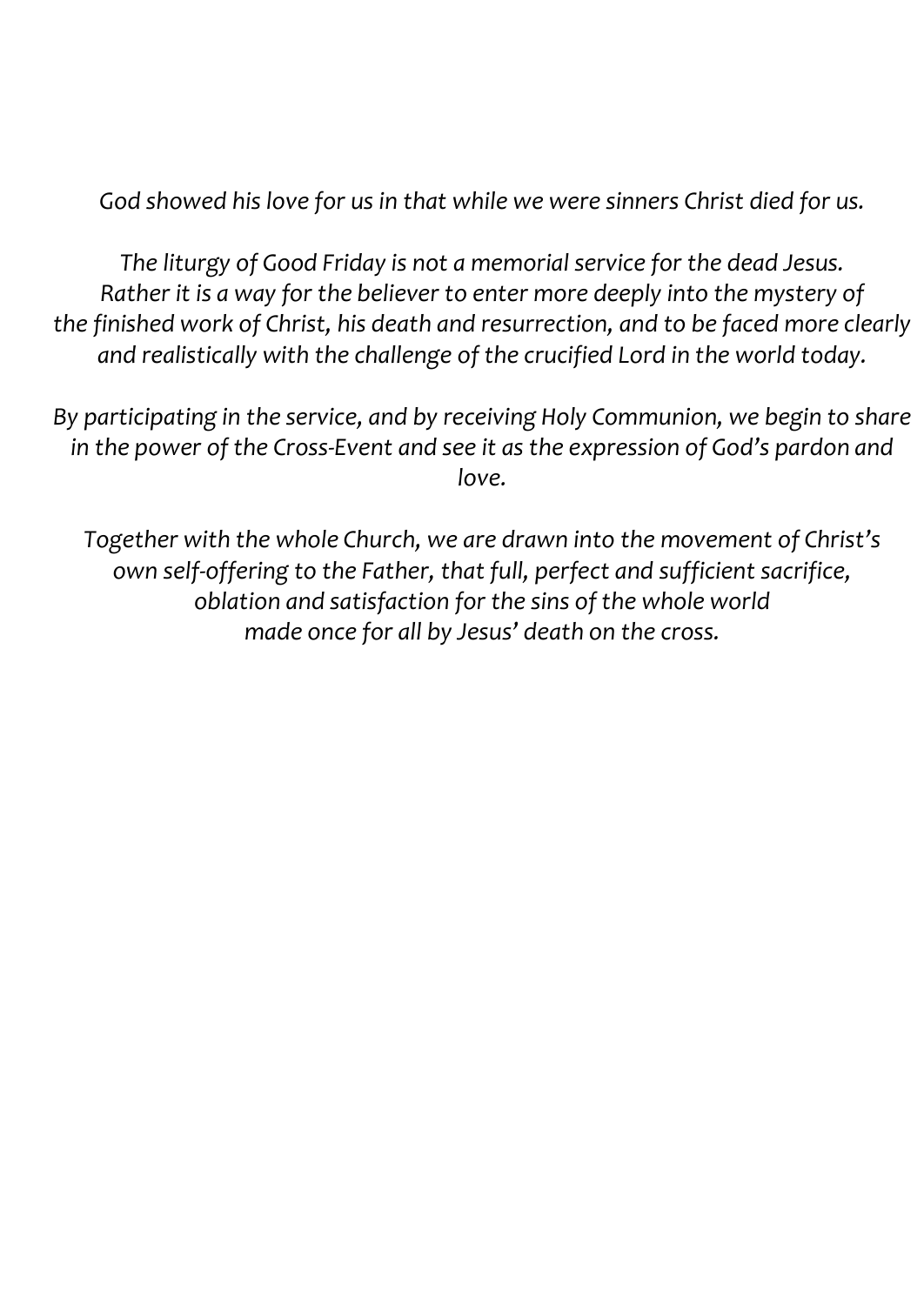#### **The Collect**

Almighty Father, look with mercy on this your family for which our Lord Jesus Christ was content to be betrayed and given up into the hands of sinners and to suffer death upon the cross; who is alive and glorified with you and the Holy Spirit, one God, now and for ever.

#### **Old Testament Reading**: *Isaiah 52: 13, 53 - end*

#### **Psalm 22** *(vv. 1 - 21)*

#### *R: My God, my God, why have you forsaken me?*

- 1 My God, my God, why have you for-/saken me: and are so far from my salvation, from the words of / my dis-/tress?
- 2 O my God, I cry in the daytime, but you do not / answer: and by night also, but I / find no / rest.
- 3 Yet you are the / Holy One: enthroned upon the / praises of / Israel. *R*
- 4 Our forebears / trusted in you: they trusted, and / you de-/livered them.
- 5 They cried out to you and were de-/livered: they put their trust in you and were / not con-/founded.*R*
- 6 But as for me, I am a worm and / no man: scorned by all and des-/pised  $\cdot$  by the / people.
- 7 All who see me laugh me to / scorn: they curl their lips and wag their / heads, / saying,
- 8 'He trusted in the Lord; let him de-/liver him: let him deliver him, if / he de-/lights in him.' *R*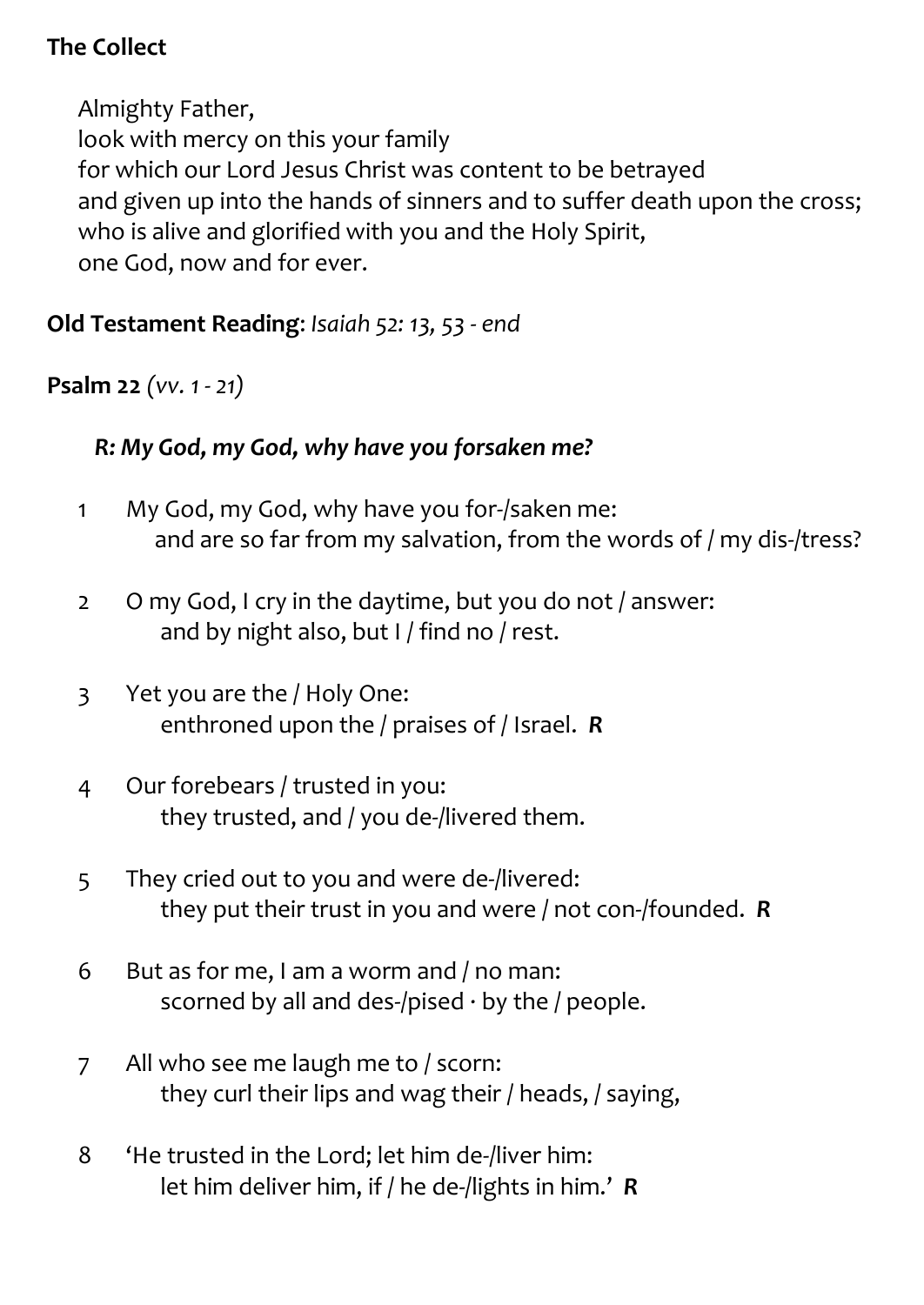- 9 But it is you that took me out of the / womb: and laid me safe upon my / mother's / breast.
- 10 On you was I cast ever since I was / born: you are my God even from my / mother's / womb. *R*
- 11 Be not far from me, for trouble is near at / hand: and there is / none to / help.
- 12 Mighty oxen come a-/round me: fat bulls of Bashan close me in on / every / side.
- 13 They gape upon me with their / mouths: as it were a ramping and a / roaring / lion. *R*
- 14 I am poured out like water; all my bones are out of / joint: my heart has become like wax melting in the / depths of my / body.
- 15 My mouth is dried up like a / potsherd; my tongue cleaves to my gums: you have laid me in the / dust of / death.*R*
- 16 For the hounds are all a-/bout me, the pack of evildoers / close / in on me: they pierce my hands and my / feet.
- 17  $\Box$  I can / count $\cdot$  all my / bones: they stand staring and / looking upon me.
- 18. They divide my garments among them; they cast / lots for my / clothing. *R*
- 19. Be not far from me, O / Lord: you are my strength; / hasten to / help me.
- 20 Deliver my soul from the / sword: my poor life from the / power of the / dog.
- 21 Save me from the lion's / mouth, from the horns of wild oxen: / You have / answered me! *R*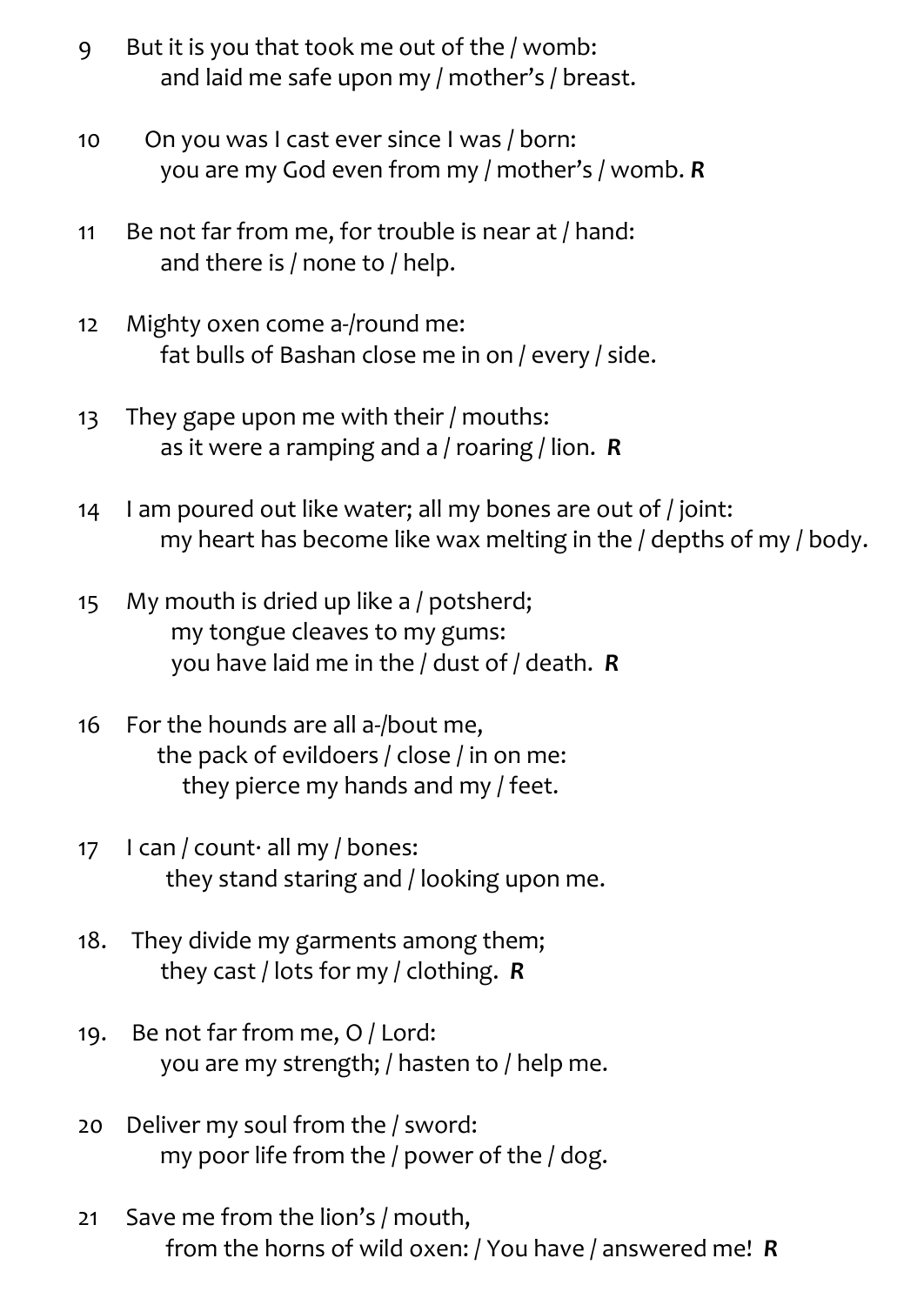**The Passion Gospel** according to St. John

*John:* Hear the passion of Our Lord Jesus Christ, according to John.

*(John 18.1 – 19.end)*

- *John:* Jesus went out with his disciples across the Kidron valley to a place where there was a garden, which he and his disciples entered. Now Judas, who betrayed him, also knew the place, because Jesus often met there with his disciples. So Judas brought a detachment of soldiers together with police from the chief priests and the Pharisees, and they came there with lanterns and torches and weapons. Then Jesus, knowing all that was to happen to him, came forward and asked them,
- *Jesus:* Whom are you looking for?
- *John:* They answered,
- *Soldiers:* **Jesus of Nazareth.**
- *John:* Jesus replied,
- *Jesus:* I am he.
- *John:* Judas, who betrayed him, was standing with them. When Jesus said to them, 'I am he,' they stepped back and fell to the ground. Again he asked them,
- *Jesus:* Whom are you looking for?
- *John:* And they said,
- *Soldiers:* **Jesus of Nazareth.**

*John:* Jesus answered,

*Jesus:* I told you that I am he. So if you are looking for me, let these men go.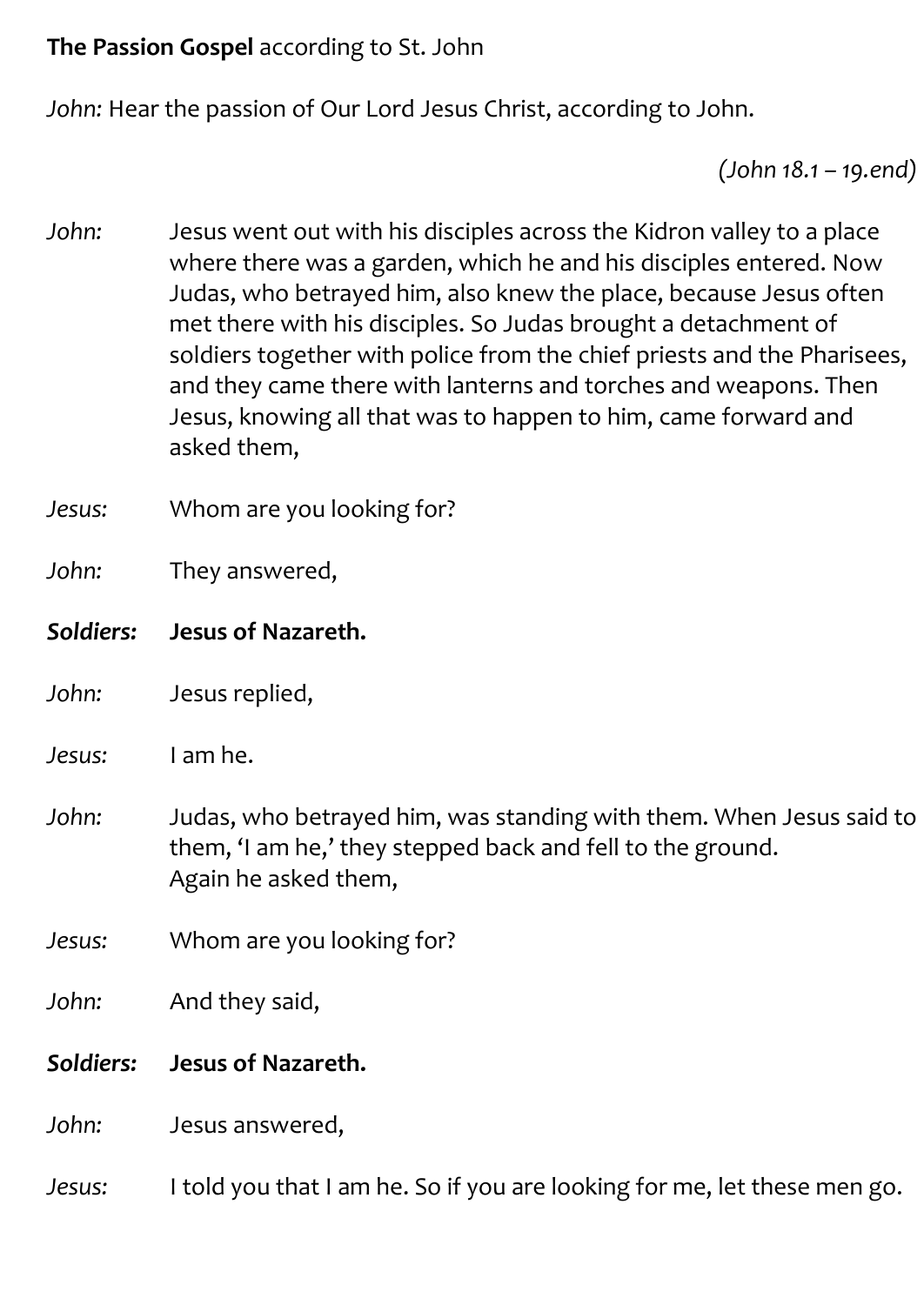- *John:* This was to fulfil the word that he had spoken, 'I did not lose a single one of those whom you gave me.' Then Simon Peter, who had a sword, drew it, struck the high priest's slave, and cut off his right ear. The slave's name was Malchus. Jesus said to Peter,
- *Jesus:* Put your sword back into its sheath. Am I not to drink the cup that the Father has given me?
- *John:* So the soldiers, their officer, and the Jewish police arrested Jesus and bound him. First they took him to Annas, who was the father-in-law of Caiaphas, the high priest that year. Caiaphas was the one who had advised the Jews that it was better to have one person die for the people. Simon Peter and another disciple followed Jesus. Since that disciple was known to the high priest, he went with Jesus into the courtyard of the high priest, but Peter was standing outside at the gate. So the other disciple, who was known to the high priest, went out, spoke to the woman who guarded the gate, and brought Peter in. The woman said to Peter,
- *Woman:* You are not also one of this man's disciples, are you?
- *John:* Peter said,
- *Peter:* I am not.
- *John:* Now the slaves and the police had made a charcoal fire because it was cold, and they were standing around it and warming themselves. Peter also was standing with them and warming himself. Then the high priest questioned Jesus about his disciples and about his teaching. Jesus answered,
- *Jesus:* I have spoken openly to the world; I have always taught in synagogues and in the temple, where all the Jews come together. I have said nothing in secret. Why do you ask me? Ask those who heard what I said to them; they know what I said.
- *John:* When he had said this, one of the police standing nearby struck Jesus on the face, saying,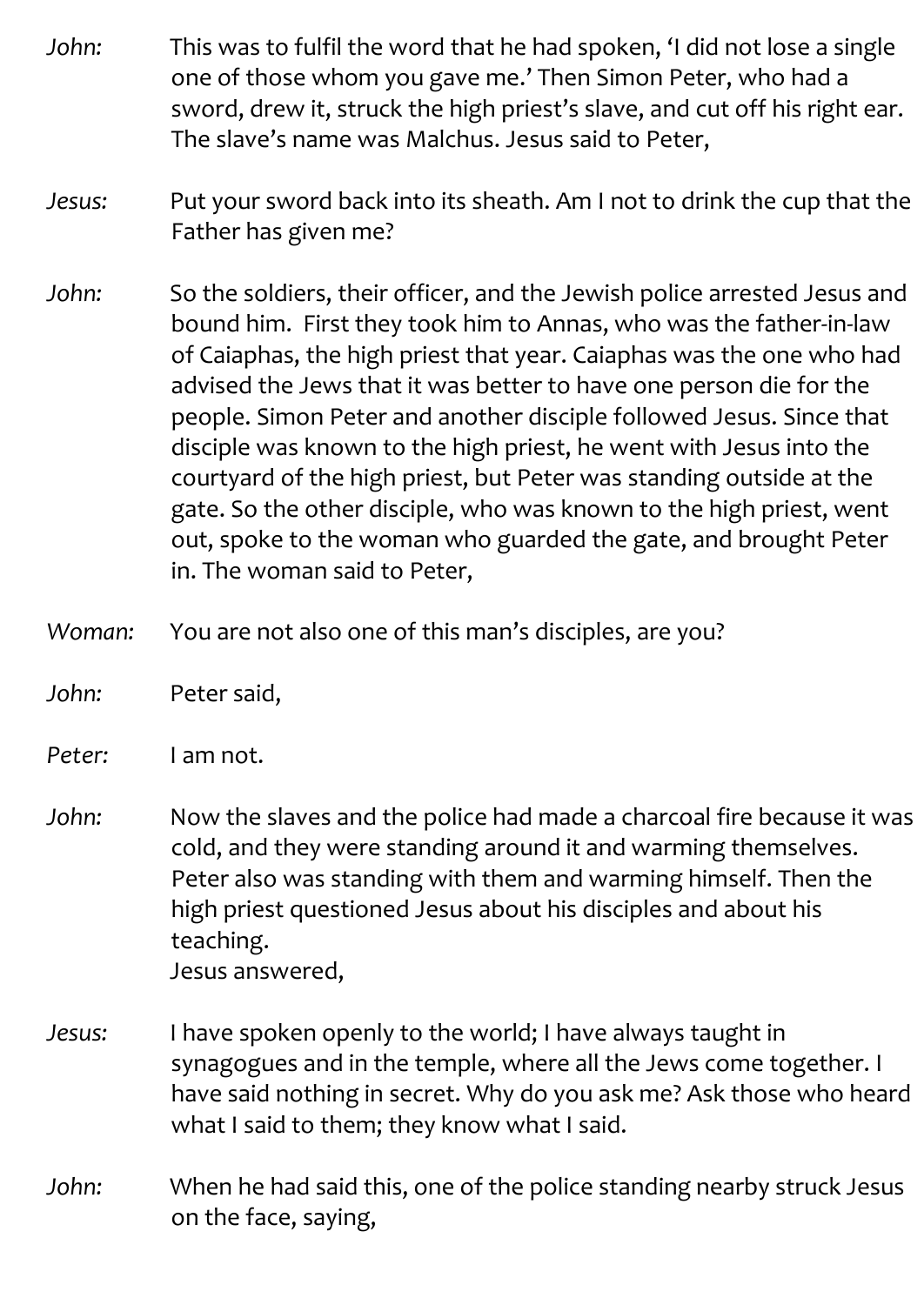| Soldier:  | Is that how you answer the high priest?                                                                                                                                                                                                                                                                                    |
|-----------|----------------------------------------------------------------------------------------------------------------------------------------------------------------------------------------------------------------------------------------------------------------------------------------------------------------------------|
| John:     | Jesus answered,                                                                                                                                                                                                                                                                                                            |
| Jesus:    | If I have spoken wrongly, testify to the wrong. But if I have spoken<br>rightly, why do you strike me?                                                                                                                                                                                                                     |
| John:     | Then Annas sent him bound to Caiaphas the high priest. Now Simon<br>Peter was standing and warming himself. They asked him,                                                                                                                                                                                                |
| Soldiers: | You are not also one of his disciples, are you?                                                                                                                                                                                                                                                                            |
| John:     | Peter denied it and said,                                                                                                                                                                                                                                                                                                  |
| Peter:    | I am not.                                                                                                                                                                                                                                                                                                                  |
| John:     | One of the slaves of the high priest, a relative of the man whose ear<br>Peter had cut off, asked,                                                                                                                                                                                                                         |
| Slave:    | Did I not see you in the garden with him?                                                                                                                                                                                                                                                                                  |
| John:     | Again Peter denied it, and at that moment the cock crowed. Then they<br>took Jesus from Caiaphas to Pilate's headquarters. It was early in the<br>morning. They themselves did not enter the headquarters, so as to<br>avoid ritual defilement and to be able to eat the Passover. So Pilate<br>went out to them and said, |
| Pilate:   | What accusation do you bring against this man?                                                                                                                                                                                                                                                                             |
| John:     | They answered,                                                                                                                                                                                                                                                                                                             |
| Priests:  | If this man were not a criminal, we would not have handed him over<br>to you.                                                                                                                                                                                                                                              |
| John:     | Pilate said to them,                                                                                                                                                                                                                                                                                                       |
| Pilate:   | Take him yourselves and judge him according to your law.                                                                                                                                                                                                                                                                   |
| John:     | The Jews replied,                                                                                                                                                                                                                                                                                                          |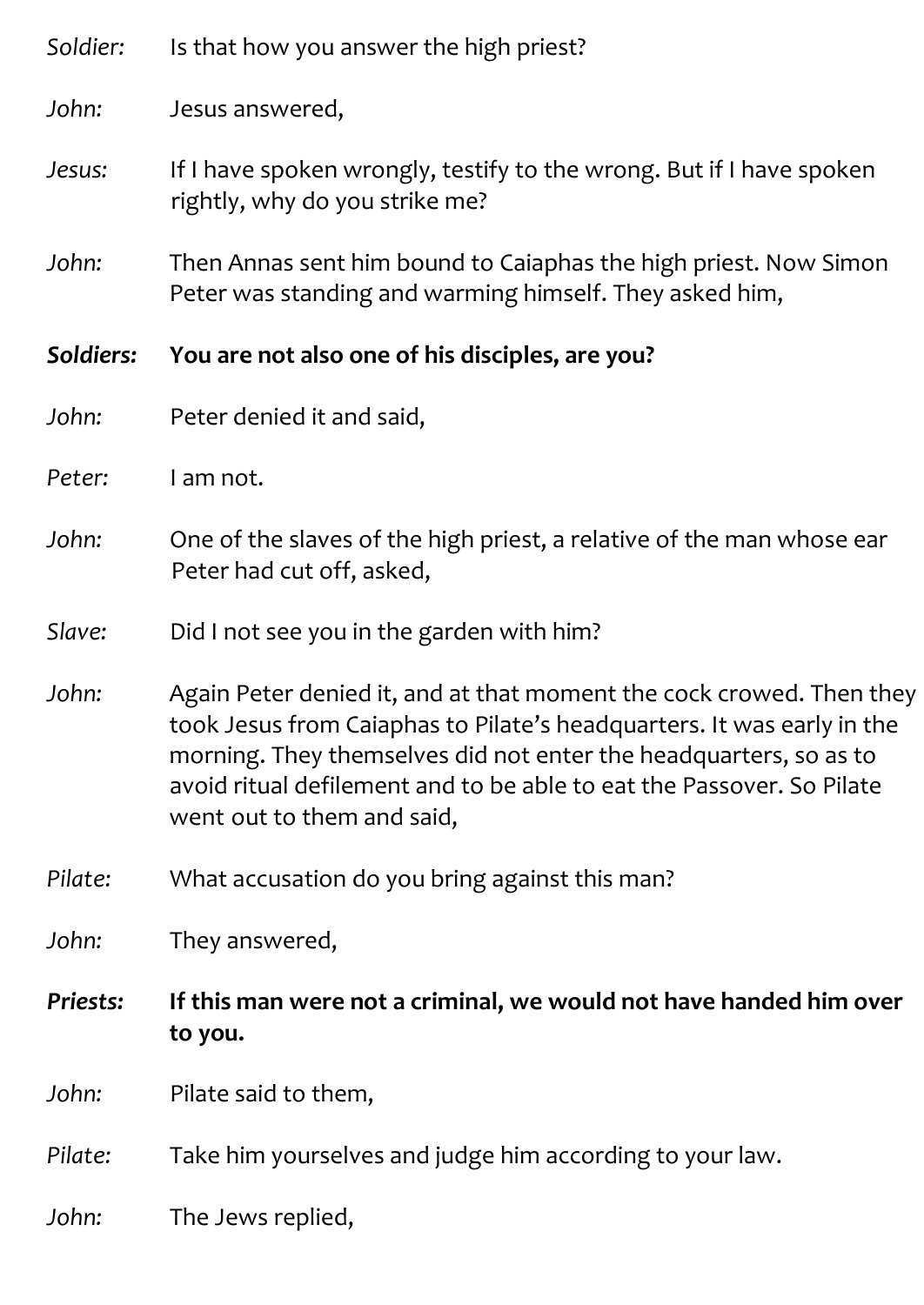#### *Priests:* **We are not permitted to put anyone to death.**

- *John:* (This was to fulfil what Jesus had said when he indicated the kind of death he was to die.) Then Pilate entered the headquarters again, summoned Jesus, and asked him,
- *Pilate:* Are you the King of the Jews?
- *John:* Jesus answered,
- *Jesus:* Do you ask this on your own, or did others tell you about me?
- *John:* Pilate replied,
- *Pilate:* I am not a Jew, am I? Your own nation and the chief priests have handed you over to me. What have you done?
- *John:* Jesus answered,
- *Jesus:* My kingdom is not from this world. If my kingdom were from this world, my followers would be fighting to keep me from being handed over to the Jews. But as it is, my kingdom is not from here.
- *John:* Pilate asked him,
- *Pilate:* So you are a king?
- *John:* Jesus answered,
- *Jesus:* You say that I am a king. For this I was born, and for this I came into the world, to testify to the truth. Everyone who belongs to the truth listens to my voice.
- *John:* Pilate asked him,
- *Pilate:* What is truth?
- *John:* After he had said this, he went out to the Jews again and told them,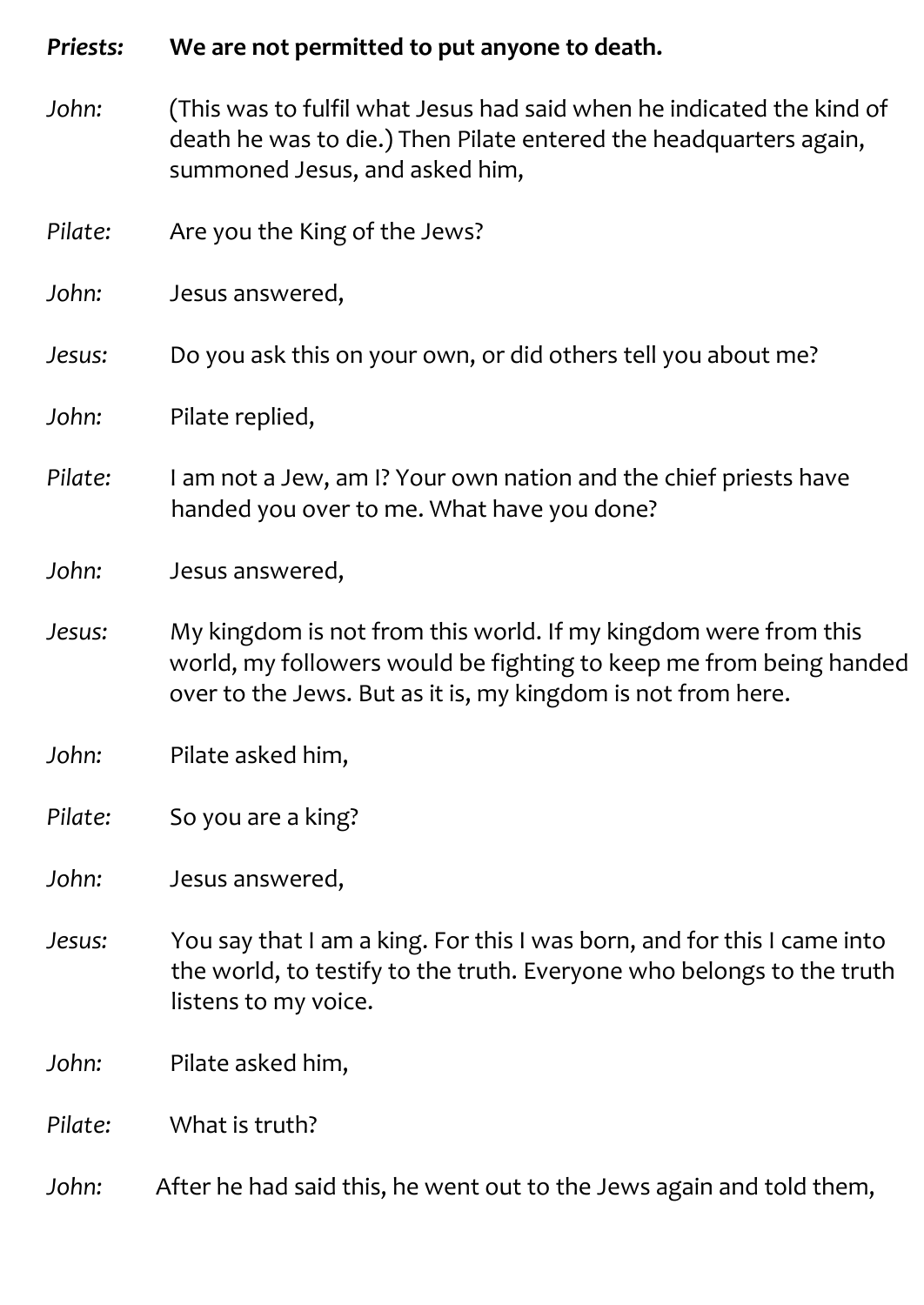*Pilate:* I find no case against him. But you have a custom that I release someone for you at the Passover. Do you want me to release for you the King of the Jews?

*John:* They shouted in reply,

#### *Priests:* **Not this man, but Barabbas!**

*John:* Now Barabbas was a bandit. Then Pilate took Jesus and had him flogged. And the soldiers wove a crown of thorns and put it on his head, and they dressed him in a purple robe. They kept coming up to him, saying,

#### *Soldiers:* **Hail, King of the Jews!**

*John:* and striking him on the face. Pilate went out again and said to them,

- *Pilate:* Look, I am bringing him out to you to let you know that I find no case against him.
- *John:* So Jesus came out, wearing the crown of thorns and the purple robe. Pilate said to them,

*Pilate:* Here is the man!

*John:* When the chief priests and the police saw him, they shouted,

#### *Priests:* **Crucify him! Crucify him!**

*John:* Pilate said to them,

*Pilate:* Take him yourselves and crucify him; I find no case against him.

*John:* The Jews answered him,

- *Priests:* **We have a law, and according to that law he ought to die because he has claimed to be the Son of God.**
- *John:* Now when Pilate heard this, he was more afraid than ever. He entered his headquarters again and asked Jesus,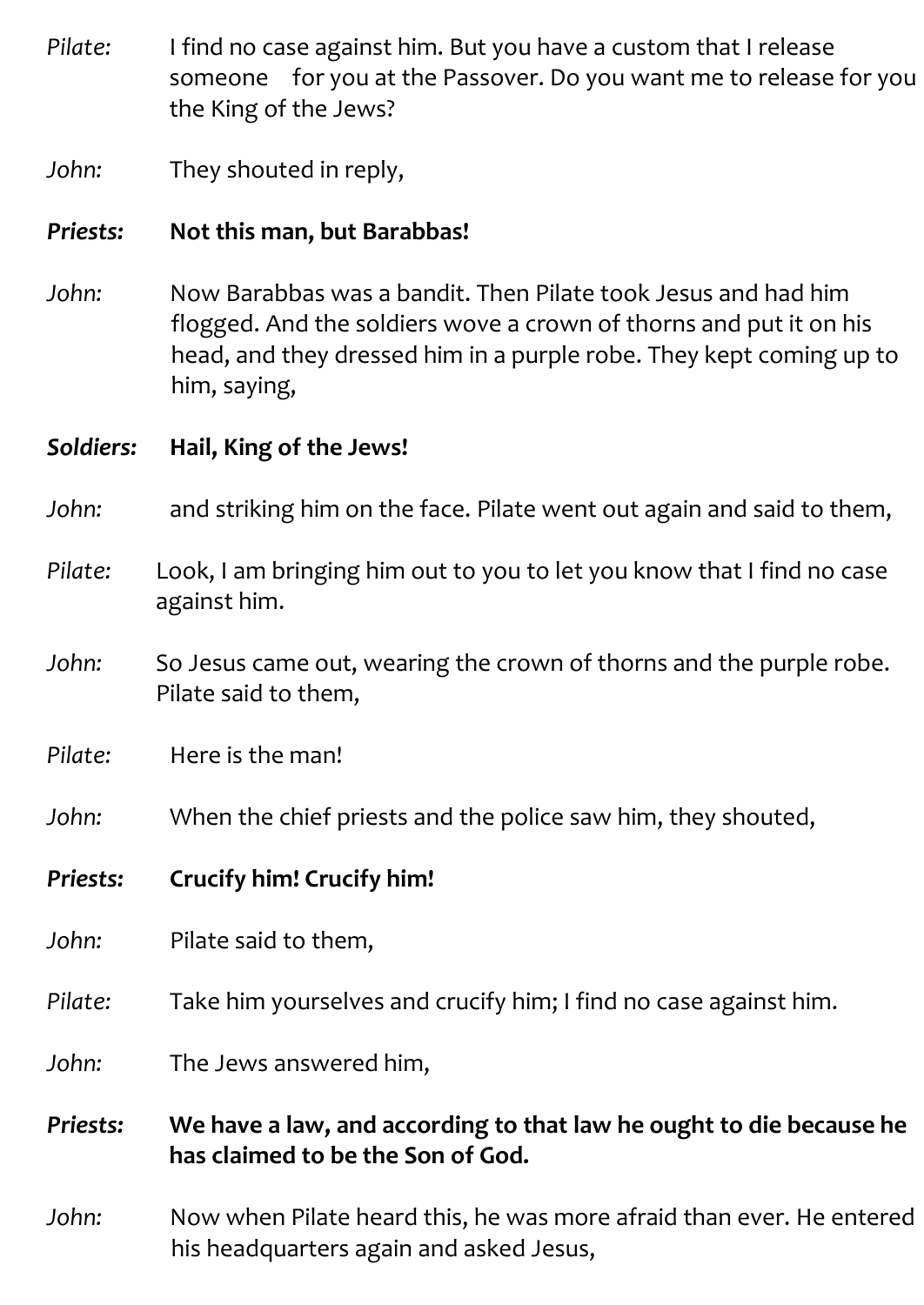| Pilate:  | Where are you from?                                                                                                                                                                                                                                            |
|----------|----------------------------------------------------------------------------------------------------------------------------------------------------------------------------------------------------------------------------------------------------------------|
| John:    | But Jesus gave him no answer. Pilate therefore said to him,                                                                                                                                                                                                    |
| Pilate:  | Do you refuse to speak to me? Do you not know that I have power to<br>release you, and power to crucify you?                                                                                                                                                   |
| John:    | Jesus answered him,                                                                                                                                                                                                                                            |
| Jesus:   | You would have no power over me unless it had been given you from<br>above; therefore the one who handed me over to you is guilty of<br>a greater sin.                                                                                                         |
| John:    | From then on Pilate tried to release him, but the Jews cried out,                                                                                                                                                                                              |
| Priests: | If you release this man, you are no friend of the emperor. Everyone<br>who claims to be a king sets himself against the emperor.                                                                                                                               |
| John:    | When Pilate heard these words, he brought Jesus outside and sat on<br>the judge's bench at a place called The Stone Pavement, or in Hebrew<br>Gabbatha. Now it was the day of Preparation for the Passover; and it<br>was about noon. Pilate said to the Jews, |
| Pilate:  | Here is your King!                                                                                                                                                                                                                                             |
| John:    | They cried out,                                                                                                                                                                                                                                                |
| Priests: | Away with him! Away with him! Crucify him!                                                                                                                                                                                                                     |
| John:    | Pilate asked them,                                                                                                                                                                                                                                             |
| Pilate:  | Shall I crucify your King?                                                                                                                                                                                                                                     |
| John:    | The chief priests answered,                                                                                                                                                                                                                                    |
| Priests: | We have no king but the emperor.                                                                                                                                                                                                                               |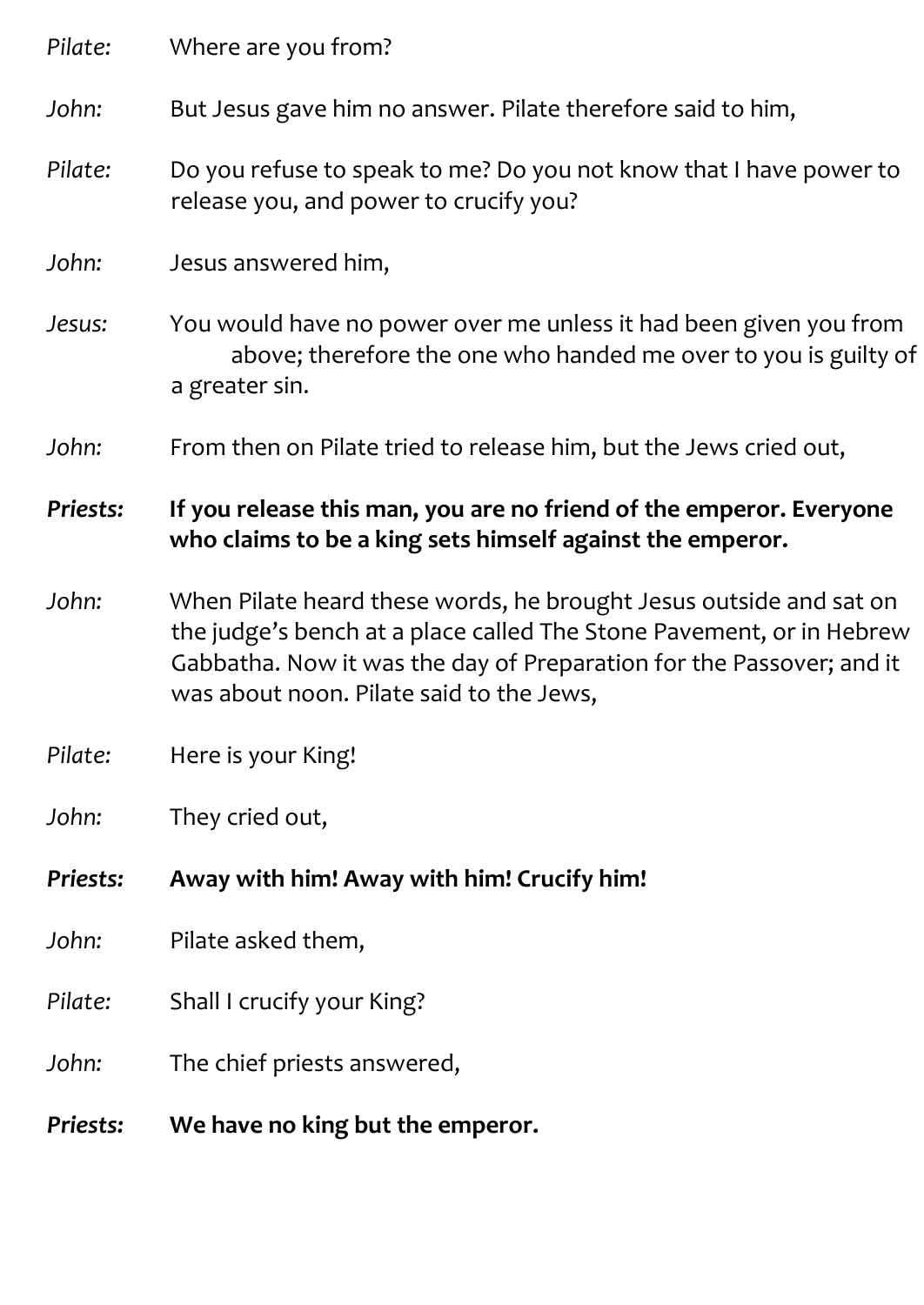*John:* Then he handed him over to them to be crucified. So they took Jesus; and carrying the cross by himself, he went out to what is called The Place of the Skull, which in Hebrew is called Golgotha. There they crucified him, and with him two others, one on either side, with Jesus between them. Pilate also had an inscription written and put on the cross. It read, 'Jesus of Nazareth, the King of the Jews.' Many of the Jews read this inscription, because the place where Jesus was crucified was near the city; and it was written in Hebrew, in Latin, and in Greek. Then the chief priests of the Jews said to Pilate,

#### *Priests:* **Do not write, 'The King of the Jews,' but, 'This man said, I am King of the Jews.'**

- *John:* Pilate answered,
- *Pilate:* What I have written I have written.
- *John:* When the soldiers had crucified Jesus, they took his clothes and divided them into four parts, one for each soldier. They also took his tunic; now the tunic was seamless, woven in one piece from the top. So they said to one another,

#### *Soldiers:* **Let us not tear it, but cast lots for it to see who will get it.**

- *John:* This was to fulfil what the scripture says, 'They divided my clothes among themselves, and for my clothing they cast lots.' And that is what the soldiers did. Meanwhile, standing near the cross of Jesus were his mother, and his mother's sister, Mary the wife of Clopas, and Mary Magdalene. When Jesus saw his mother and the disciple whom he loved standing beside her, he said to his mother,
- *Jesus:* Woman, here is your son.
- *John:* Then he said to the disciple,
- *Jesus:* Here is your mother.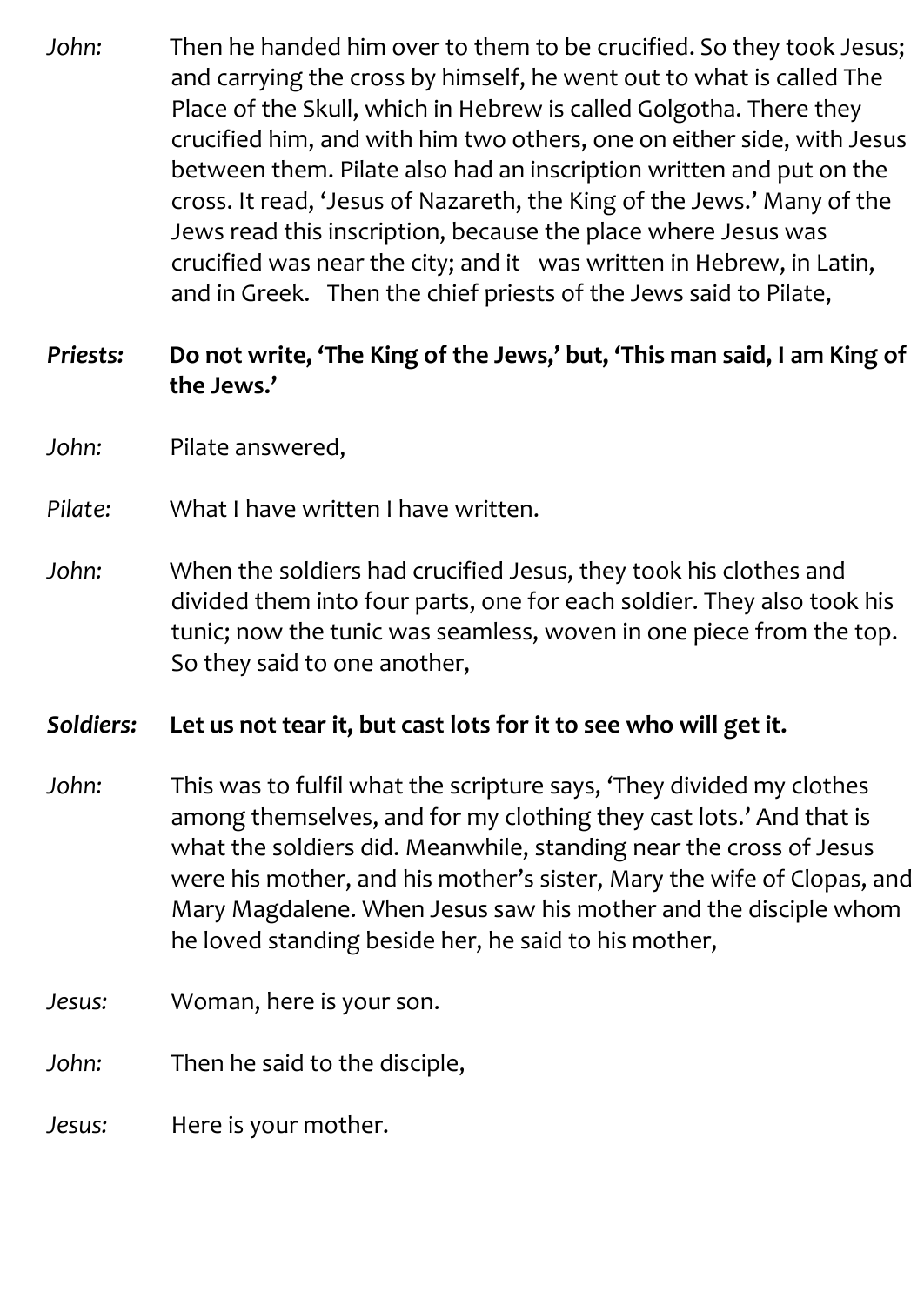*John:* And from that hour the disciple took her into his own home. After this, when Jesus knew that all was now finished, he said (in order to fulfil the scripture),

*Jesus:* I am thirsty.

*John:* A jar full of sour wine was standing there. So they put a sponge full of the wine on a branch of hyssop and held it to his mouth. When Jesus had received the wine, he said,

*Jesus:* It is finished.

*John:* Then he bowed his head and gave up his spirit. Since it was the day of Preparation, the Jews did not want the bodies left on the cross during the sabbath, especially because that sabbath was a day of great solemnity. So they asked Pilate to have the legs of the crucified men broken and the bodies removed. Then the soldiers came and broke the legs of the first and of the other who had been crucified with him. But when they came to Jesus and saw that he was already dead, they did not break his legs. Instead, one of the soldiers pierced his side with a spear, and at once blood and water came out. (He who saw this has testified so that you also may believe. His testimony is true, and he knows that he tells the truth.) These things occurred so that the scripture might be fulfilled, 'None of his bones shall be broken.' And again another passage of scripture says, 'They will look on the one whom they have pierced.'

> After these things, Joseph of Arimathea, who was a disciple of Jesus, though a secret one because of his fear of the Jews, asked Pilate to let him take away the body of Jesus. Pilate gave him permission; so he came and removed his body. Nicodemus, who had at first come to Jesus by night, also came, bringing a mixture of myrrh and aloes, weighing about a hundred pounds. They took the body of Jesus and wrapped it with the spices in linen cloths, according to the burial custom of the Jews. Now there was a garden in the place where he was crucified, and in the garden there was a new tomb in which no one had ever been laid. And so, because it was the Jewish day of Preparation, and the tomb was nearby, they laid Jesus there.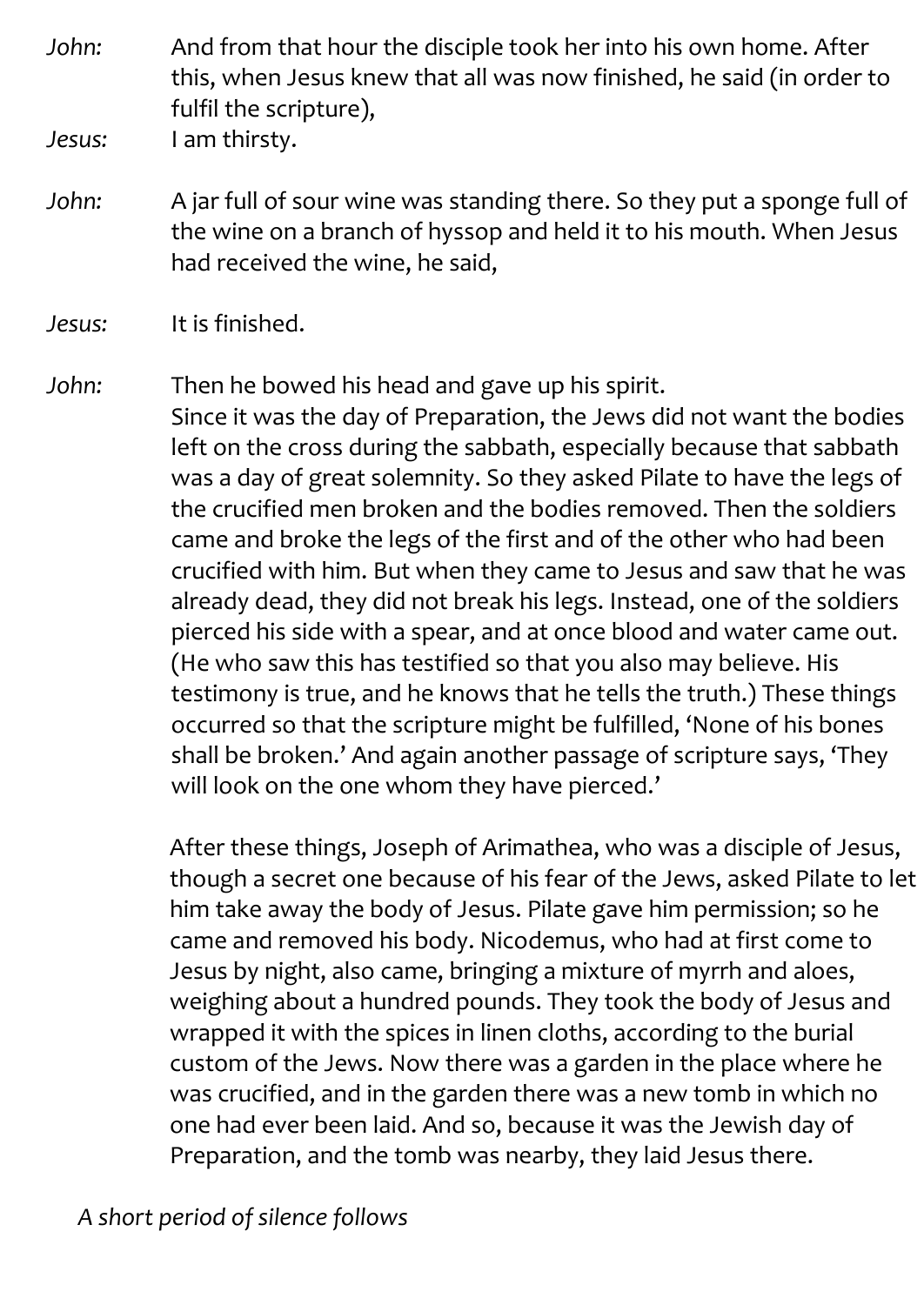#### **The Lord's Prayer**

As our Saviour taught us, so we pray

**Our Father which art in heaven, hallowed be thy Name, thy kingdom come, thy will be done, in earth as it is in heaven. Give us this day our daily bread; and forgive us our trespasses, as we forgive them that trespass against us; and lead us not into temptation, but deliver us from evil. Amen.**

#### **Concluding Prayer**

### **Final Hymn: How Deep the [Father's](https://www.youtube.com/watch?v=dLDGVl8D5UU) Love For Us**

*(click link above to access YouTube of the music)*

**How deep the Father's love for us How vast beyond all measure That He should give His only Son To make a wretch His treasure. How great the pain of searing loss The Father turns His face away, As wounds which mar the Chosen One Bring many sons to glory.**

**Behold the man upon a cross, My sin upon His shoulders; Ashamed, I hear my mocking voice Call out among the scoffers. It was my sin that held Him there Until it was accomplished; His dying breath has brought me life - I know that it is finished.**